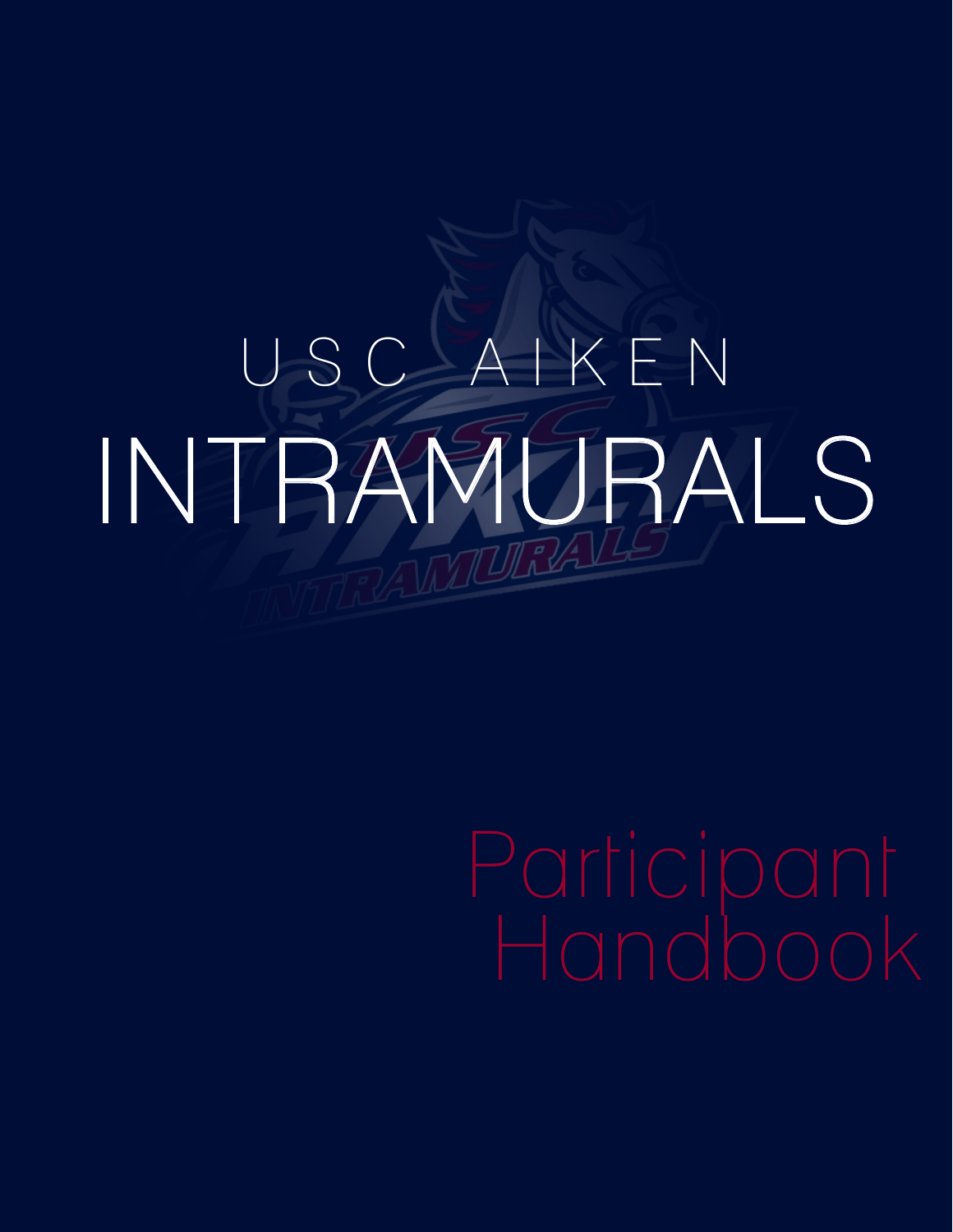



## Part I: General Information

- Sports Registration Standards of Conduct
- Alcohol Policy
- Eligibility to Participate
- Ineligible Participants
- Appropriate Attire
- Sportsmanship & Conduct 7
- Sport Specific Examples 8
	- **Ejections**
- Fighting 9
- Sportsmanship Ratings 9
- Special Sportsmanship Situations 10
- Protests  $1<sup>o</sup>$

#### Part II: Regulations for all Participants

- Contact Information **Mission Statement**
- Program Description
- **Objectives** 5

Risk Statement 5

#### Part III: Team Sport Information

- Team Captains' Responsibilities 11
- Free Agents 11
- Eligibility for Playoffs 12
- Forfeits and Defaults 12
- Re-Entry Fee 12
- Reschedules & Special Game Situations 12
- League Playoffs Structure 13
- Pool Play Format 13
- **Tournament Structure** 13
- Pacer Point Program 14
- Student Employment Opportunities 15
- Rec Check 15

4 5 5

8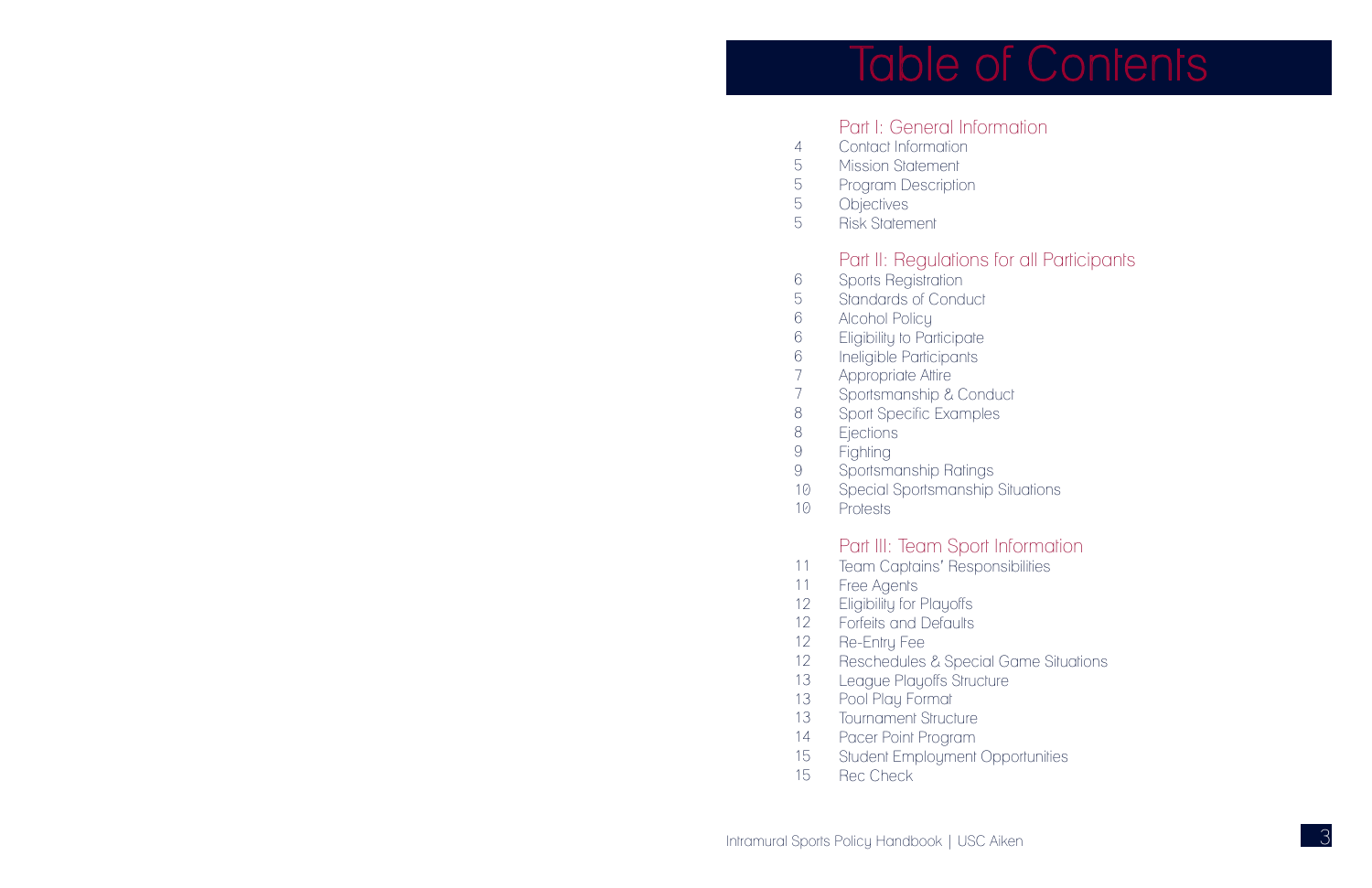#### Mission Statement

Provide participants with a physically competitive and friendly sporting environment while enhancing their social, team building, and leadership skills.

#### Program Description

The purpose of the Intramural and Recreational Sports Program is to provide an opportunity for wholesome sport competition that promotes physical, social, and emotional benefits as well as a sense of community and sportsmanship. Intramural Sports provides league play and tournaments for Men's, Women's, and Co-Rec's divisions.

#### Philosophy

The Intramural and Recreational Sports Program at the University of South Carolina Aiken is committed to promoting healthy lifestyles within the campus community. By offering various programs and services, the Intramural and Recreational Sports Program is dedicated to providing safe, enjoyable, and educational activities for faculty, staff, and students. Involvement in Intramural and Recreational Sports does not require a high degree of skill, knowledge, or physical fitness. Only a sincere desire to participate and have fun is necessary. Our goal is to provide every individual with the opportunity to participate and develop skills and interests in a friendly, competitive environment. The program offers all participants the chance to improve their health, relax from work and study, and the opportunity to meet new people and socialize with others

#### **Objective**

- An opportunity of better health through satisfactory physical exercise;
- 
- and opponents;
- An opportunity to aid in the holistic development of participants;
- Assist in the fulfillment of the mission and goals of the Office of Student campus community.

USC Aiken Intramural Sports program will provide:

- An opportunity for each participant to develop skills and interests which can serve them throughout their lifetime and enable them to live healthier and longer lives; - An opportunity to develop sportsmanship and honesty in regards to rules, officials,

Involvement while offering a wide range of activities and services for the diverse

#### Risk Statement

Participation in any Intramural or Recreational Sports activity or event at USC Aiken is purely voluntary and individuals participate at their own risk. Neither the University nor the Intramural and Recreational Sports Program will accept responsibility for injuries sustained while participating in scheduled contests or activities. Participants should be aware of the possibilities of bodily injury and should understand that they are responsible for any and all costs arising out of property damage or bodily injuries caused by participation in activities

## Contact Information

# Professional Staff

- Mila Padgett, Director, Campus Recreation & Wellness MilaP@usca.edu 803-641-3230
- Ross Philbeck, Assistant Director, Campus Recreation & Wellness Rossp@usca.edu 641-3782

# Student Staff

Thomas Miller, Intramural Supervisor millertk@usca.edu

Jacob Norton, Intramural Supervisor jrnorton@usca.edu

Kelsey Hancock, Intramural Supervisor KELSEYCH@email.usca.edu

Student Life Office ext. 3412

# Campus Police

ext. 4011 Website: http://web.usca.edu/student-involvement/intramurals/index.dot

# Websites

http://web.usca.edu/student-involvement/intramurals/index.dot www.imleagues.com/usca

## Social Media







/USCA.Intramurals @USCAIntramurals @USCAIntramurals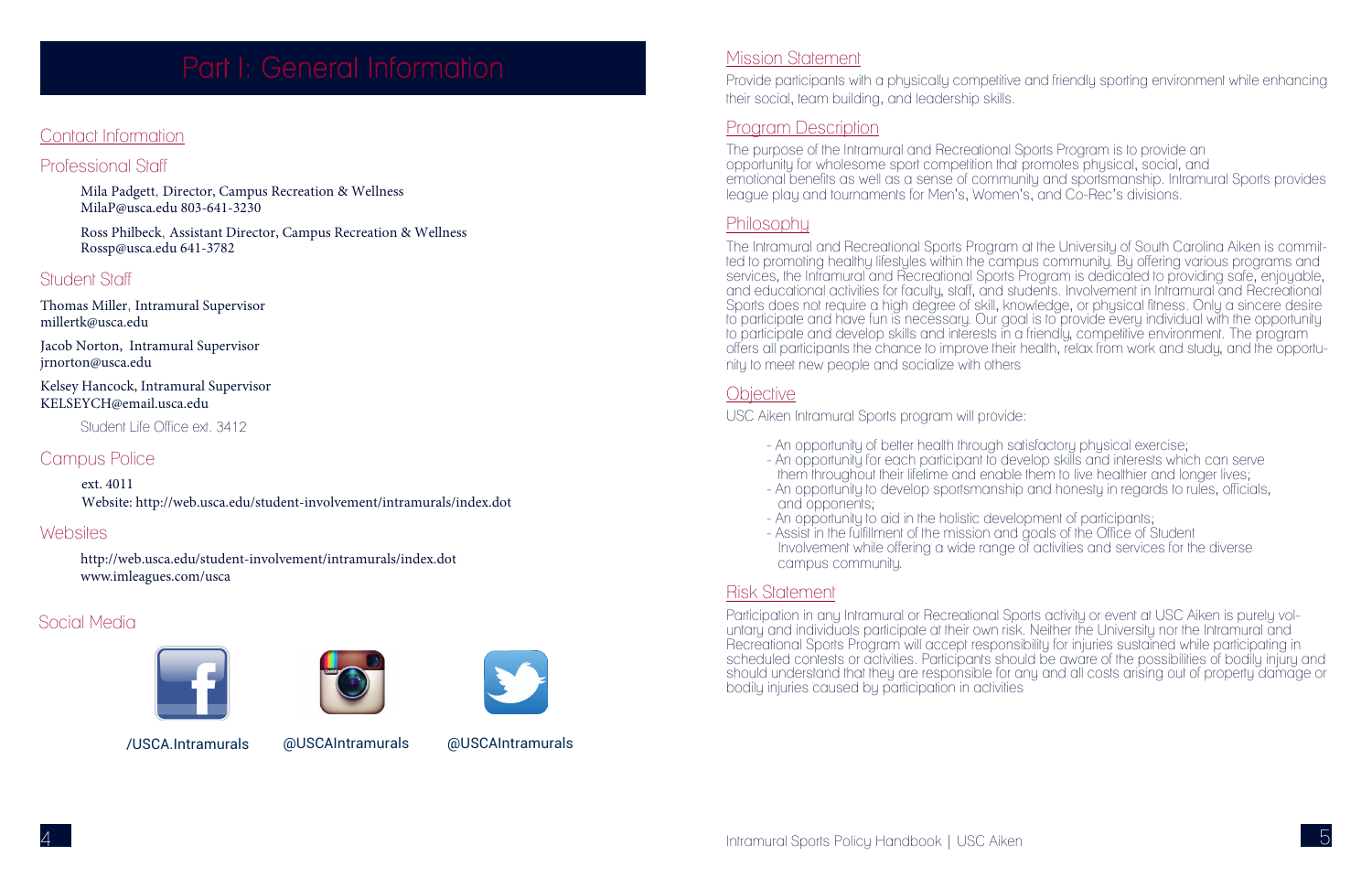#### Sports Registration

- Registration for both team and individual sports can be found online at our webpage http://web.usca.edu/student-involvement/intramurals/index.dot by clicking on Online Registration under Intramural Sports or by logging in directly to www.imleagues.com and creating an account.
- Participants are required to attain an IM Leagues account in order to register/participate in a league or tournament. Participants will be allowed to play as long as they have an IM League account - it's easier for us to add/move/transfer a current participant with an IM League account to a team or tournament. If a participant doesn't have an IM League account, they won't be able to participate.
- IM Leagues presents all the sports offered within the semester. Registration deadlines and Captain's Meetings are listed for each sport. Each sport has a limit on the maximum number of teams, therefore registration will be approved according to a first come, first serve basis. Teams must have the minimum number of participants in order for a team to be approved. USC Aiken Student Life reserves the right to refuse or accept any late entry.

#### Standards of Conduct

The Standards of Conduct serve as a guide to the type of behavior that is expected of all persons who participate in the Intramural Sports program.

#### University Alcohol Policy Ī

The benefits that participants derive through participation are the true value of intramural sports. To achieve that goal, players, team captains, and spectators are expected to conduct themselves in a sportsmanlike manner at all times. Inappropriate or disrespectful behavior is not an acceptable means of expression. The following are merely guidelines of conduct and are by no means all inclusive.

Participants will:

Intramural Sports is committed to the health and safety of all individuals who enjoy participating in our activities and services. USC Aiken has established clear policies and guidelines on the use of alcohol, which applies to participants and spectators. This policy is supported and enforced at all intramural and recreational events. Any participant who is identified as possibly being under the influence of alcoholic beverages will not be permitted to participate, in order to ensure the safety of the individual and other participants. We appreciate active support and cooperation in making the policy work for everyone's safety and enjoyment. All activity will cease without complete compliance. Specific guidelines for legal consumption of alcohol in University areas are presented in the "Student Organization Handbook" publication. Consult this publication, available in the Student Life Office, for complete information.

- demonstrate a cooperative and positive attitude with teammates, opponents, game administrators and spectators.
- be responsible for the conduct of one's team members and followers before, during, and after the contest.
- comply with the requests and directives of the officials and supervisors in a respectful, responsive manner.

Participants will not:

- use profane, abusive or demeaning language or gestures.
- strike, attempt to strike or otherwise direct physical abuse toward an official, opponent, spectator, or other person.
- disrespectfully address, bait or taunt an opponent or game administrator.
- incite undesirable reactions from other participants or spectators.
- consume or possess alcohol before, during, or following a contest or while traveling to and from the event.

Possible penalties range from:

- suspension for one or more games
- suspension for a specified length of time, up to and including a complete dismissal from the program
- referral to University Judicial Officer

## Eligibility to Participate

#### All participants must submit a waiver prior participating in our Intramural Sports Program. A waiver must be submitted for every sport the participant wishes to participate.

- Only those who are members of the respective teams may participate with that

academic year in which they have participated. All athletes who are redshirted, for whatever reason, are INELIGBLE for their related sport. Any team with a varsity athlete participating in a sport outside of these guidelines will forfeit all games in

- All participants must be enrolled or employed by USC Aiken.
- team.
- Varsity athletes are not allowed to participate in their corresponding or related intramural sport. An athlete is considered a varsity athlete until the end of the which that varsity athlete played.
- 
- regular season game.
- Players may participate on only one team in a specific sport (exception: participant can play on.
- time; however, a team may request a check as well.

- The Coordinator of Student Life will be final judge in all cases concerning eligibility. - Playoff eligibility: Player(s) must have been listed on roster or played in at least 1

participants may play on two teams if one of the teams is single sex and the other is a Co-Ed team). The first team that a participant plays with is the only team that

- The Intramural and Recreational Sports Department may check eligibi lity at any

No ID, no play. No exception.

#### Penalties for Eligibility Violations

- Ineligible player: any person participating in an Intramural and Recreational Sports

- Teams using ineligible player: any team using ineligible player shall forfeit all

- activity found to be ineligible shall be suspended for the remainder of that program's season.
- games in which the ineligible player participated.
- intramural competition for the remainder of the season.
- player shall forfeit all games in which the ineligible player participated.

- Assumed name: a player competing under an assumed name shall be barred from

- Teams using a player playing under an assumed name: teams using the ineligible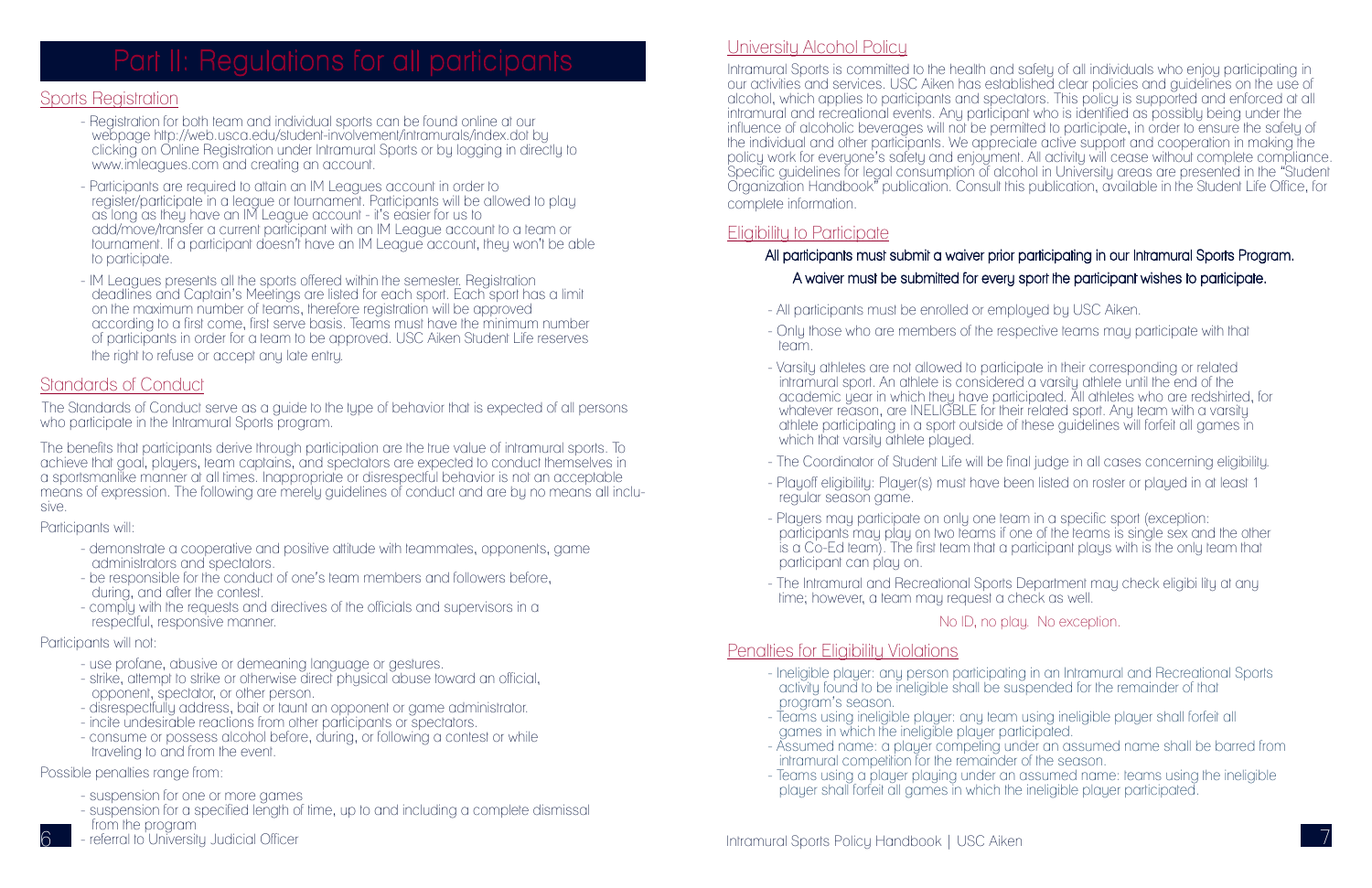# Appropriate Attire

Athletic Attire: All participants must wear athletic attire. Jeans and denim shorts are prohibited.

Athletic Footwear: Non-marking shoes are required to be worn inside the SAC gym. No one may play in sandals, bare feet, socks only, metal or ceramic spikes. Rubber cleats may be worn on the Intramural Field.

#### Consult individual sport rules to determine permissible athletic attire and footwear.

Jewelry: Jewelry is not allowed to be worn by participants during Intramural Sports contests. Definition of jewelry: Ornaments, such as bracelets, earrings, watches, necklaces, or rings, made of precious metals. The following equipment are exceptions to the jewelry rule but not limited to:

- A religious medal must be taped and worn under the uniform.
- A medical alert must be taped and may be visible.
- Hearing aid worn in or behind the ears is legal provided that the device does not create the threat of injury.
- A tooth and mouth protector, shall include an occlusal and labial portion and covering the posterior teeth with adequate thickness, is legal.
- A protective face mask may be worn by a player with a facial injury.
- All permissible artificial limbs must be padded with a closed-cell, slow recovery foam padding no less than a half inch thick.

The Intramural Official(s)/Supervisor have the authority to prevent a participant from playing who they feel would endanger others due to similar types of jewelry. Taping over or using a band-aid to cover restricted jewelry is not permitted as it may not secure the jewelry in question.

# Sportsmanship & Conduct

Good sportsmanship is vital to maintaining the appropriate recreational atmosphere of Intramural Sports. The Intramural Sports Program's sportsmanship policy will be strongly enforced by the Intramural Sports Staff. All Intramural Sports participants, coaches and team followers are expected to conduct themselves in a civil and sporting manner at all times - before, during, and after contests. Behavior that promotes intolerance or prejudice, degrades any racial, ethnic, gender or religious group, infers an explicit sexual reference, or promotes destructive behavior is considered disrespectful to the University and its

- i. Technical foul  $=$  warning
- ii. Second technical foul on same participant or first severe  $act = ejection$
- iii. Four technical fouls on one team = forfeit
- iv. Flagrant fouls may be automatic ejections
- 
- b. Flag Football i. Unsportsmanlike conduct penalty = warning
	-
	- ejection
	- $iii.$  Four unsportsmanlike conduct penalties on one team  $=$  forfeit
	- iv. Flagrant fouls may be automatic ejections
- c. Soccer
	- i. Yellow card  $=$  warning
	- ii. Second yellow card on same participant or automatic red card = ejection
	- $\theta$ iii. Three ejections of same team in one game  $=$  forfeit
	- iv. Flagrant fouls may be automatic ejections
- d. Softball
	- i. Verbal admonishment = warning
	- ii. Second verbal warning on same participant or first severe  $act = ejection$
	- $\overline{\mathbf{u}}$ . Three ejections of same team in one team  $=$  forfeit
	- iv. Flagrant fouls may be automatic ejections
- 
- e. Volleyball i. Verbal admonishment = warning
	- ii. Second verbal warning on same participant or first severe  $act = ejection$
	- $\ddot{\text{iii}}$ . Three ejections of same team in one team  $=$  forfeit
	- iv. Flagrant fouls may be automatic ejections

members, and will be addressed and dealt with accordingly. It is the responsibility of each participant to do everything possible to maintain a friendly and fun game atmosphere. This includes Intramural Sports team names.

No participant, coach, or team follower shall:

- use foul or derogatory language, threatens, or verbally abuse any other participant, Intramural Official(s)/Supervisor, coach or team follower before, during or after the game;
- argue or fight with any other participant, Intramural Official(s)/Supervisor, coach or team follower before, during or after the game;
- intentionally strike, push, trip or otherwise physically assault another participant, Intramural Official(s)/Supervisor, coach or team follower before, during or after the game;
- mistreat the facility, equipment or supplies of The University of South Carolina Aiken.

#### Warnings & Ejections System

A warning and ejection system will be used to enforce the sportsmanship policy. Individuals or teams will be issued a warning as explained below. Two severe warnings in one game on same participant will result in an ejection.

# EJECTIONS MAY BE ISSUED WITHOUT ANY WARNINGS!!!<br>Sport Specific Examples:

a. Basketball

These similar guidelines will be put in effect for all other sports not being mention above.

Ejections

a. Any participant, coach or team follower receiving an ejection (due to a severe act) during an Intramural Sport will be immediately suspended from all Intramural Sports. The suspension is indefinite in length, carrying over year-to-year, until reinstated by the Intramural Coordinator.

b. The reinstatement process begins with scheduling a meeting with the Intramural Coordinator. It is the responsibility of the participant to initiate this process with the Intramural Coordinator. The length of the suspension will be determined on a case by case basis, with information gathered on the incident from the officials, supervisors and participant ejected.

c. A participant may submit an appeal for their suspension, but must do so within the next business day. That participant may not participate in any Intramural Sport while the appeal is in process.

ii. Second unsportsmanlike conduct penalty on same participant or first severe act  $=$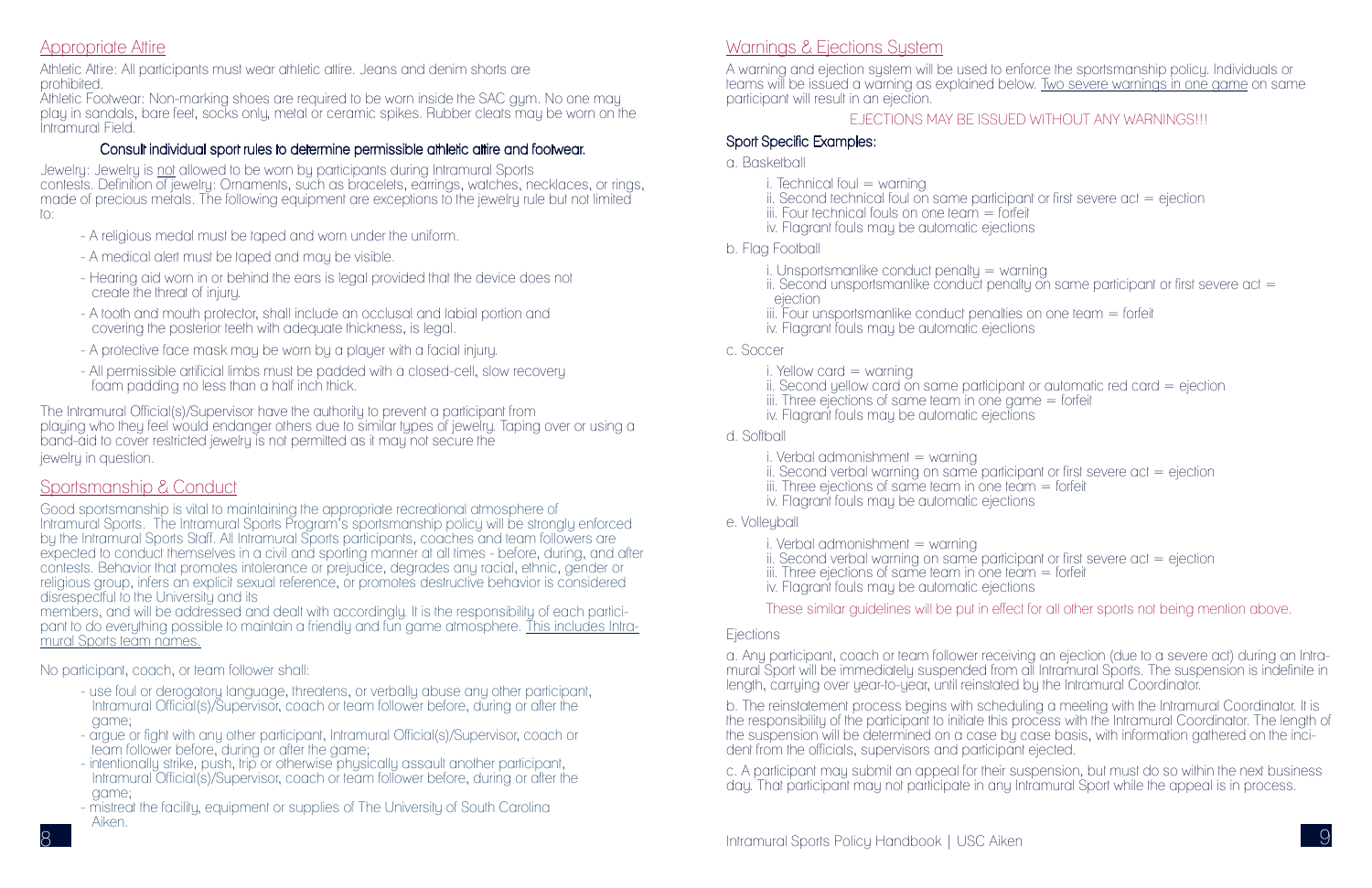d. Once a participant, coach, or team follower has been ejected (due to a severe act), they must leave the facility (if game/event is taking place indoors) or field (if the game/event is taking place outdoors) immediately. If they refuse to leave the facility/field, the game shall end with the ejected participant's team forfeiting.

f. In the case of extreme misconduct, teams and/or individuals will be referred to Campus Police and will go through the Student Judicial Process.

#### **Fighting**

e. Team captains are responsible for the sportsmanship of their teammates, coach(s) and team followers. Team captains who cannot fulfill this responsibility will be issued a warning and, if necessary, a forfeit against their team.

b. Fighting is never permitted in our Intramural Sports Program. Participants who fight will be immediately ejected and suspended from further participation until the outcome of a disciplinary action meeting with the Intramural Sports Coordinator. The meeting will be held anytime during the next three business days following the confrontation. Depending on the outcome of the meeting, the participant(s) may be referred to the Student Judicial Process for violations of the student code of conduct policies.

a. Fighting is defined as a participant intentionally striking, pushing, slapping, punching, elbowing, tackling, or committing any other malicious act toward another person.

Intramural Official(s) give ratings to teams after each contest. These ratings reflect behavior before, during and after the contest.

"A" or 4.0 = Rating (Excellent): Excellent conduct and sportsmanship. Participants cooperate with official(s) and team member(s). The captain calmly Teams receiving two severe warnings or one ejection (severe act) will receive no higher than a "C." A team which defaults a game will get a "C".converses with official(s) and has full control of the team.

c. If a game is stopped and not finished due to a fight, the outcome of the game will be determined by the Intramural Sports Coordinator the following business day. Decisions will be final.

d. Penalties for fighting may include suspension and/or probation for a period of one game to an entire academic year or life.

## Sportsmanship Ratings

"F" or  $\theta$  = Rating (Unacceptable): Unacceptable conduct and sportsmanship. Team members are completely uncooperative. The captain has no control over self or team. Some examples of behavior warranting an "F" include:

A team must have a "C" (2.0) average or better sportsmanship rating during regular season games to be eligible for the playoffs; they must also keep a "C" (2.0) average or better sportsmanship rating during playoffs. The average sportsmanship rating will be calculated similarly to the grade point-ratio.

Sportsmanship ratings are based on the following criteria:

"B" or 3.0 = Rating (Good): Good conduct and sportsmanship. Team members complain about official(s) and show minor conflict, which may or may not merit a warning. Teams that receive one severe warning will receive no higher than a "B."

"C" or 2.0 = Rating (Average): Average conduct and sportsmanship. Team members complain about official(s) and/or the opposing team, which may or may not merit a warning. The captain exhibits minor control over self or team. This also applies to discussions or arguments that occur between teammates.

- Supervisor that they wish to put the game under protest.
- any captain throughout the season.

"D" or 1.0 = Rating (Below Average): Below average "poor" conduct and sportsmanship. Team members continuously dispute the official(s) calls or abusively speak to the official(s) or opposing team. The captain exhibits minor control over self or team. Teams receiving three or more severe warnings or two ejections (severe acts) or not wanting to sign a scorecard will receive no higher than a "D."A team which forfeits a game will get a "D."

1. Any game forfeited for fighting or other abusive, violent behavior. 2. A team has been warned about unnecessary roughness that jeopardizes the safety

- 
- of participant(s).
- 3. A participant, coach or team follower clearly associated with a team, shouts o
- and inability of that team to participate in playoffs.

scenities, getures, or commits other threatening actions, which could endanger the safety of participant(s), coach(s), team follower(s), official(s), or Supervisor(s). 4. A game with three ejections on a team will result in immediate forfeit of the game

Any team receiving an "F" during the pre-season, regular season or playoffs will be ineligible for playoffs.

Teams have until 12 noon of the next business day after the contest to appeal a rating to the Intramural Coordinator. All decisions made by the Intramural Sports Supervisor regarding evening or weekend tournaments are final.

Special Sportsmanship Situations

a. A team losing by default gets a "C" (2.0) and a team that loses by forfeit will receive a "D" The team winning by default or forfeit will receive an "A" (4.0).

b. Special sportsmanship policies exist in order to keep advancing in the playoffs. Teams must have a "C" (2.0) sportsmanship average or better during regular season play in order to keep advancing in the playoffs. Any team with an average of "D" or "F" (lower than 2.0) during regular league game will be ineligible from advancing to the playoffs.

c. Special sportsmanship policies also exist during the playoffs. Teams must have a "C" sportsmanship average or better in order to continue advancing in the playoffs. Any team with an average of "D"or"F" (lower than 2.0) during the playoffs will be removed. If a team wins, but gets a grade of "D"or"F" (lower than 2.0) during the playoffs, they will grant their spot to the team they defeated.

## Protests

- Only team captains can file protests when a rule has been violated which affects the outcome of the event. The captain must immediately inform the Intramural Sports

- The protest Form must be turned in by 12 noon of the next business day after the event to the Intramural Coordinator. Grounds for protest are eligibility concerns and rules interpretations. An official's judgment or interpretation of a participant's actions does not constitute grounds for protest. Eligibility protests may be filed by

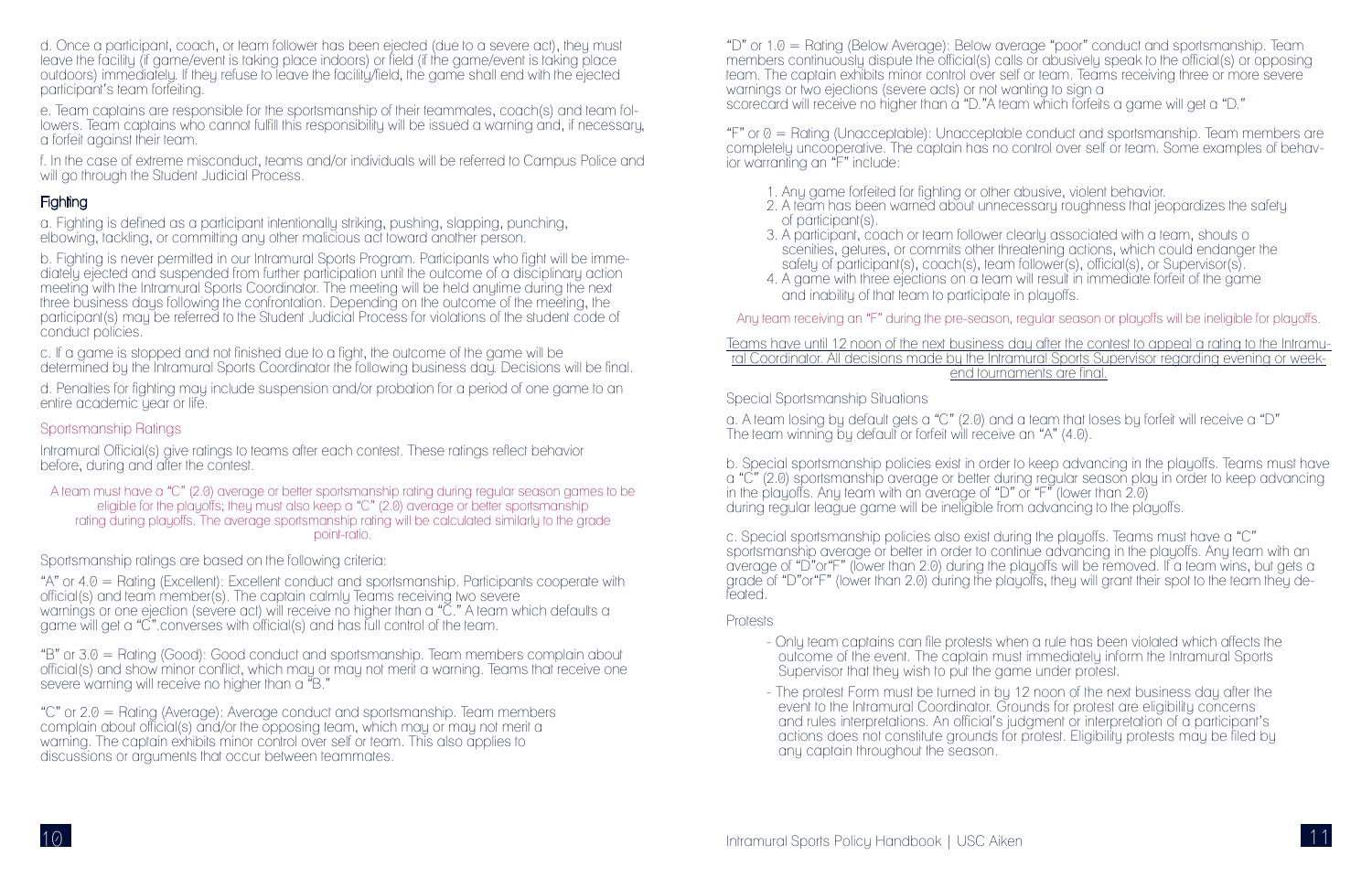#### Team Captains' Responsibilities

- Team captains should attend or send a representative to the captain's meeting prior to the start of the season. Captains are responsible for knowing all policies and procedures published herein, as well as information covered in the team captain's meetings. Team captains must be familiar with all game rules and inform the rules to their teams.
- Team captains are responsible for making sure all their team members are signed up through IMleagues.com.
- The team captains must assume responsibility for participant eligibility. This means team captains are responsible for knowing:
	- i. if student is currently registered for the current semester.
	- ii. if student is a current/former athletic scholarship student competing in their specific or associated sport.
	- iii. if participant is a current/former professional athlete competing in their specific or associated sport.
- Team captains should be familiar with the sportsmanship policy and should be aware that poor sportsmanship will jeopardize their team's future participation.
- Team captains should notify the Intramural Sports Coordinator whenever their team must default a game/match as soon as possible. Teams have a minimum of two hours prior to a scheduled game/match to notify their absence - failure to do so within the two hour time limit will result in a forfeit.
- Team captains are responsible for notifying their team members of all schedule games: date(s), location, and time(s). It is the captain's responsibility to have their team ready to play as scheduled.
- In case of severe weather or any other emergency situation, team captains must check the Intramural Sports Social Media sites two hours prior to their scheduled game time in order to find out if game/match will be cancelled or rescheduled.

For award purposes, Intramural Champion t-shirts will be awarded only to individuals listed on the roster that participated or checked-in at least one regular league game. If you are absent the day the t-shirts are awarded, make sure to present your USC Aiken Student ID to the Intramural Sports Director to redeem your Intramural Champion t-shirt.

#### **Eligibility for Playoffs**

## Free Agents

Free Agents are individuals that are not members of a team but would like to join one. Individuals wanting to be picked up by a team should open an account through WWW.IMLeagues.com and sign up as a free agent as soon as entries become available. Team Captains in need of additional participants are strongly encouraged to utilize the Free Agent List. We strongly encourage Free Agents to attend the Captain's Meeting and league Games to have the opportunity to get picked up by a team.

Please remember there is no guarantee that a free agent will be picked up by a team.

## Participant Awards

For ALL unannounced forfeits, a re-entry fee of \$25 must be submitted before the team or any member of that team is eligible to compete. The fee must be submitted by 5pm of the next scheduled game day for that team or the game will be marked down as a 2nd unannounced forfeit, resulting in disqualification. Checks may be made out to the USC Aiken Student Life Office-intramurals.

In team sports, a regular league game contest may be rescheduled, but there is no guarantee. The Intramural Sports Supervisor/Coordinator will decide to cancel or reschedule a game due to severe weather or any other emergency situations.

- In order to be eligible for playoffs in team sports, a participant must have checked in with the Intramural Sports Supervisor in at least one regular league game with

- the team they represent.
- A team that wins a regular league game by default or Forfeit may count all participants on their roster as if they played that regular game.
- participants may be added during playoffs.

- Teams can keep adding participant(s) until last regular season game, but no new

#### Forfeits and Defaults

present (5 minutes after scheduled game time). Consult individual sport rules for the minimum number of participants required to begin play. A team which forfeits a game will get a "D" (1.0) in sportsmanship rating. The score on a forfeit will be

- A double forfeit is declared when both teams fail to have the required number of participants present (5 minutes after scheduled game time). The score on a double

- A forfeit occurs when a team fails to have the required number of participants subject to the sport specific penalty.
- forfeit will be subject to the sport specific penalty.
- Two forfeits from a team will result in the team being dropped from league or
- Default occurs when a team notifies the Intramural Coordinator in advance that they will not show up for a scheduled game/match. Teams have to notify us rating. The score on a default will be subject to the sport specific penalty. No points will be given for a default.

tournament play; during leagues, teams with two forfeits are ineligible for playoffs.

through email by 4pm on game day with team name, league and schedule time of game. Failure to do so will result in a forfeit, instead of a default. Defaults may not be rescheduled. A team which defaults a game will get a "C" (2.0) in sportsmanship



#### Re-entry Fee

## Reschedules & Special Game Situations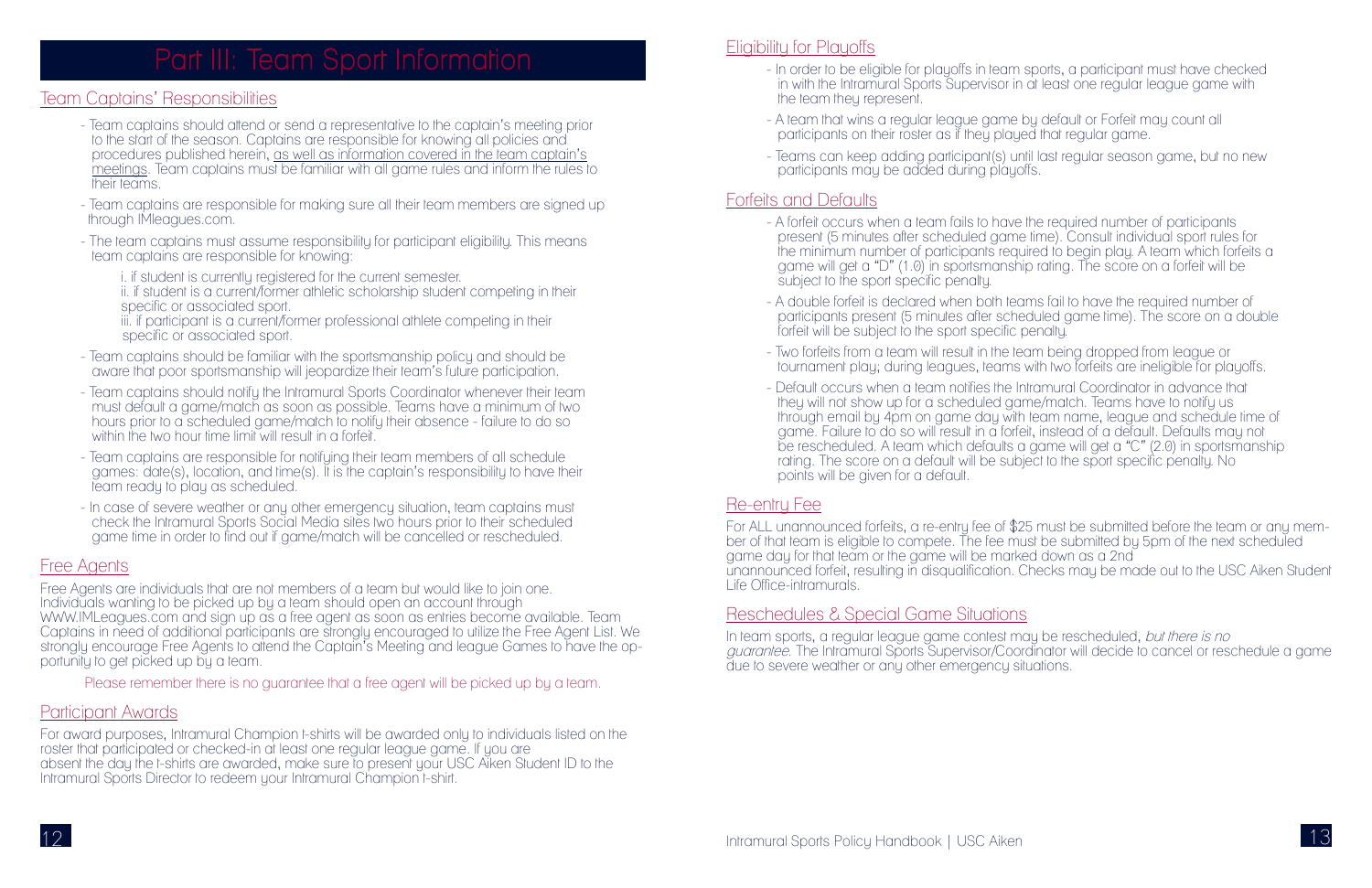#### Special Game Situations during Games:

1. Flag Football & Soccer – All games stopped in the first half due to severe weather or any other emergency situations will result in a tie for both teams. Games stopped at half time or afterward will be considered official games and the score will stand as is.

2. Softball – All games stopped prior to the end of the third inning due to severe weather or any other emergency situations will result in a tie for both teams. Games stopped after the completion of three innings or when the home team is leading after the visiting team has batted in the top of the third will be ruled an official game and the score will stand as is.

Other Game Situations - Any other game situation not mention in Intramural Policy will be decided by the Intramural Supervisor/Coordinator on site.

#### League Playoffs Structure

- League Playoffs will be determined by the overall record of each individual team and will be designed by the Intramural Coordinator. Playoff games will be held on a specified date and are mentioned in advance during Captain's Meetings. Playoff games will not be rescheduled unless severe weather or any other emergency situation has been called by the Student Life Office.
- If a team cannot make their scheduled playoff game, they must immediately notify the IM office.
- League play day and time will not be guaranteed during the playoffs.

League Sports: (Flag Football, 6y 6 Volleyball, Ultimate Frisbee, 5y5 Basketball, Softball and Outdoor Soccer)

Participation = 100 points Regular season win  $= 25$  points

#### Pool Play Format

The following rules will determine the order of finish after pool play:

**Forfeits**: Two forfeits eliminate that team from the league. All points gained during the season in that particular sport are lost. When one forfeit occurs a team will lose 25% of their points for that sport.

- 1. WIN-LOSS RECORD
- 2. HIGHEST SCORE DIFFERENTIAL Determined by taking total points favored minus total points allowed.
- 3. HEAD TO HEAD
	- a. When two (2) teams tie for a position:
		- 1. The team which defeated the other is ranked higher.
	- b. When three (3) teams tie for a position: If one of the teams is 2-0 in games against the other 2 teams, that team is ranked higher
- 4. Coin Toss

#### Tournament Structure

- Tournaments are usually run one day. If there is an unexpected event to occur that prevents the tournament to continue, then captains will be notified about the final ou come from the Intramural Coordinator.
- Teams are allowed to add or recruit participants that haven't played on another team any time before the 2nd round. There will be no adding or recruiting participant(s) after the 2nd round.

#### The Pacer Cup: All-Campus Championship

The Pacer Intramural Point System is used to award an all-campus team champion in the Men's and Women's, leagues. The Pacer Cup is divided into League and Tournament sports categories. A team accumulates points throughout the year through the following system:

First place: 80 points Second Place: 40 Points

 ${\sf Sportsmanship}$ : (all games played including the playoffs)

Average of  $4 = 50$  points Average of  $3.5 - 3.99 = 25$  points Average of  $3.49 - 3.99 = 15$  points Average of  $2.0 - 2.99 = 5$  points Average of  $\leq$  2.0 = -25 points

## Team Tournament Sports:

Participation  $= 50$  points  $Win = 10 points$ 

First place: 50 points Second place: 25 points

## Individual Tournament Sports:

Participation  $=$  5 points  $Win = 5$  points

First place: 25 points Second place: 15 points

#### A maximum of 5 singles participants can be applied to one team.

To receive points for the all-campus championship, teams must inform the Intramural Sports Staff at time of registration that you want your participation to be added to the all-campus point system. Teams will not be allowed to receive points for their team after a tournament has been completed if they did not ask to accumulate their tournament points during registration. A permanent plaque/trophy will be presented to the Pacer Cup Champions at the conclusion of the academic year (the team with the highest point total for the year). The plaque will be on permanent display in the Student Activities Center. A team must participate in at least four (4) Intramural Sports per semester to be eligible for the All Campus Championship Trophy.

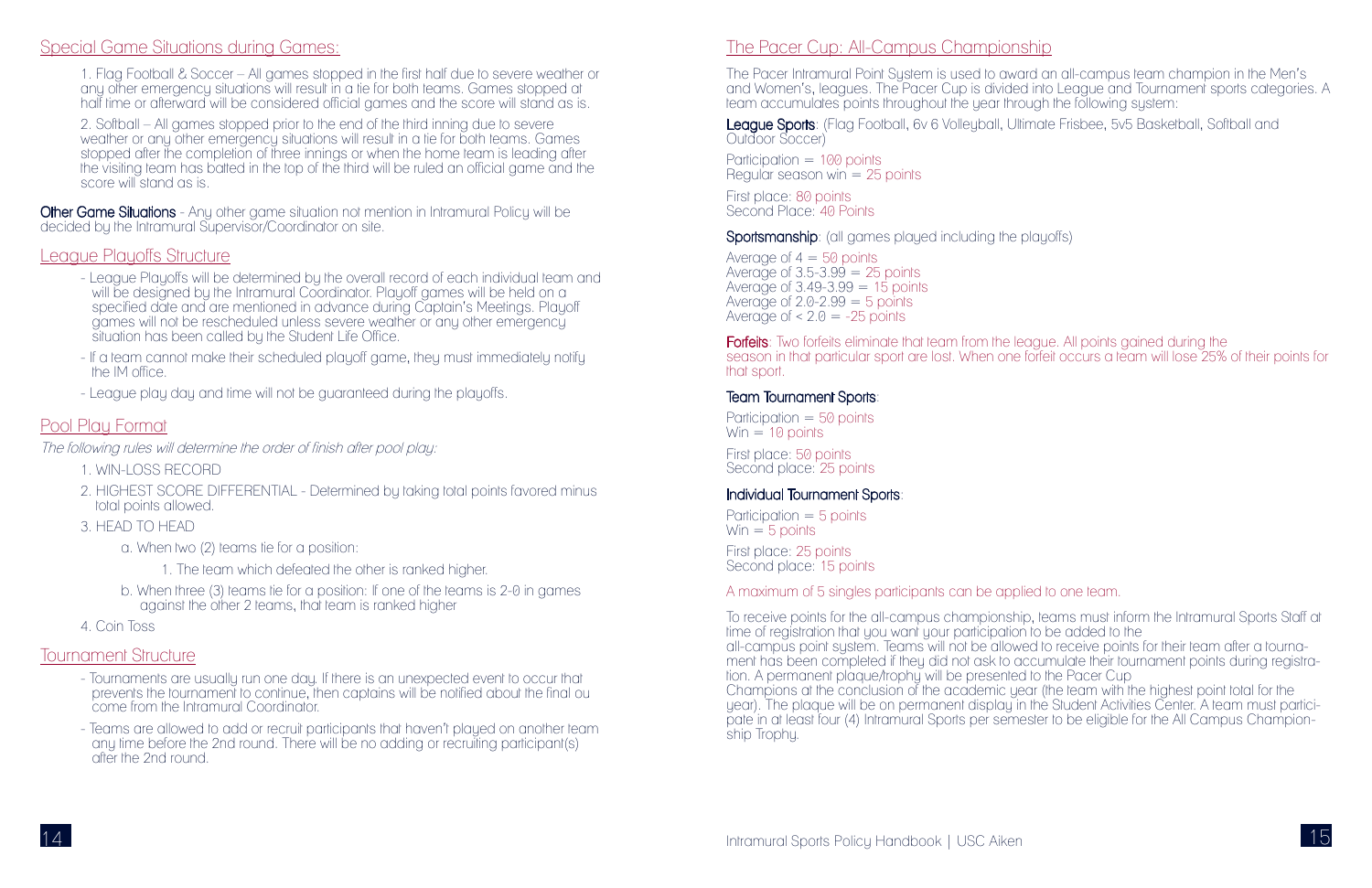



## Student Employment Opportunities

Interested in becoming an Intramural Sports Official? Prior officiating and/or playing experience is preferred, however, it is not required. We offer two training clinics (one in the classroom and one on the fields) for each sport, to equip you with knowledge of the basic rules of the sport in question as well as how to apply them. The Intramural Sports Program is always in need of quality student officials. Student officials are an integral component of a well-rounded, successful program. If you are interested in becoming an official or any other position of employment offered through the Intramural Program, email us at rossp@usca.edu.

## Rec Check

The Intramural Sports Program offers various types of sporting item for check out or rent. More information about how to check or rent equipment can be obtained by calling the Student Involvement Office at 641-3436.

## Questions/Comments

We welcome any comments, suggestions or concerns you might have. Feedback from our participants is necessary in making the Intramurals Sports Program better able to serve you. Please refer any comments, concerns or questions regarding Intramural Sports to the Assistant Director of Student Life- Recreational Sports at (803) 641-3782 or through email at rossp@ usca.edu.